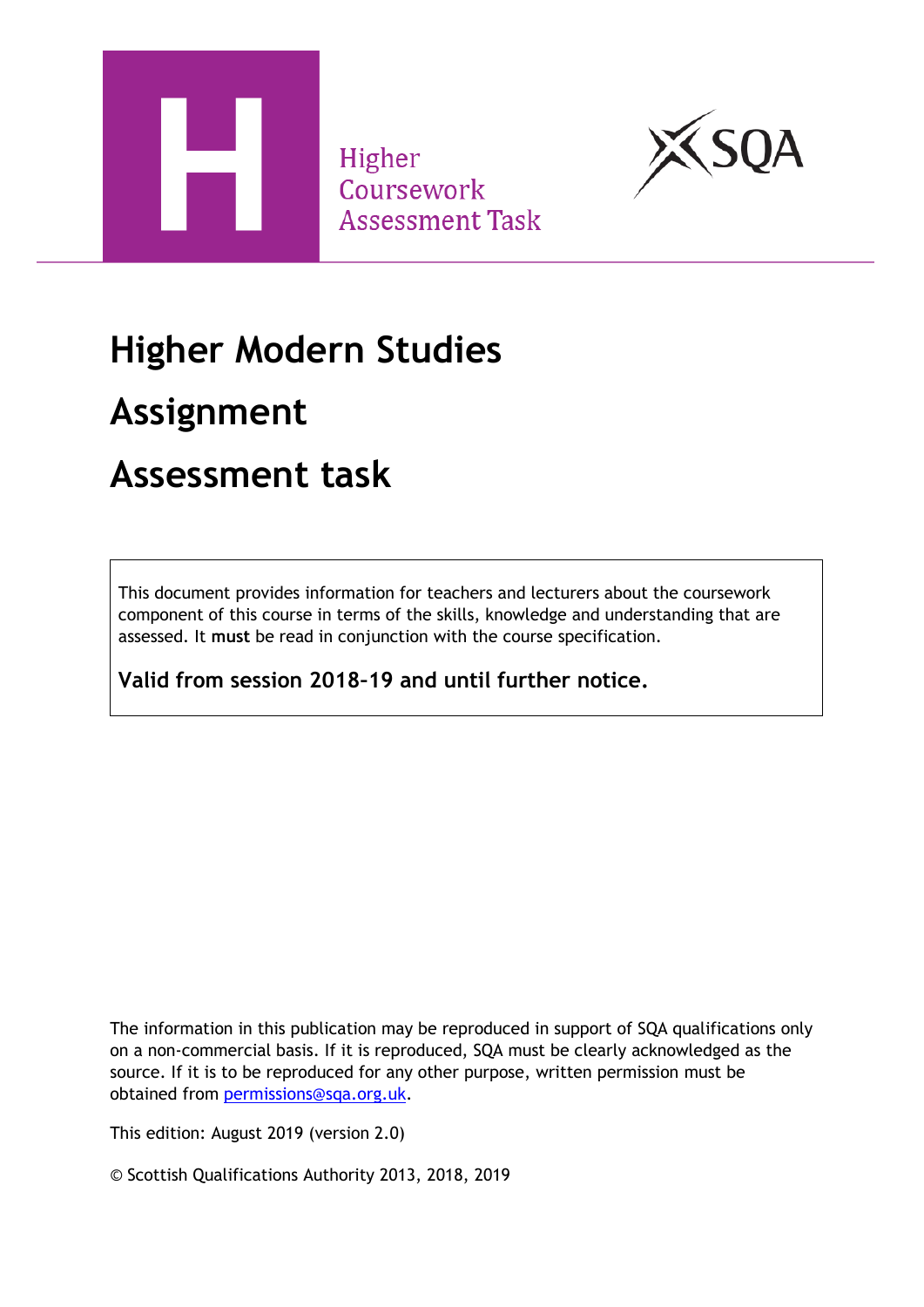# **Contents**

| Introduction                            |    |
|-----------------------------------------|----|
| Instructions for teachers and lecturers |    |
| Marking instructions                    |    |
| Instructions for candidates             | 11 |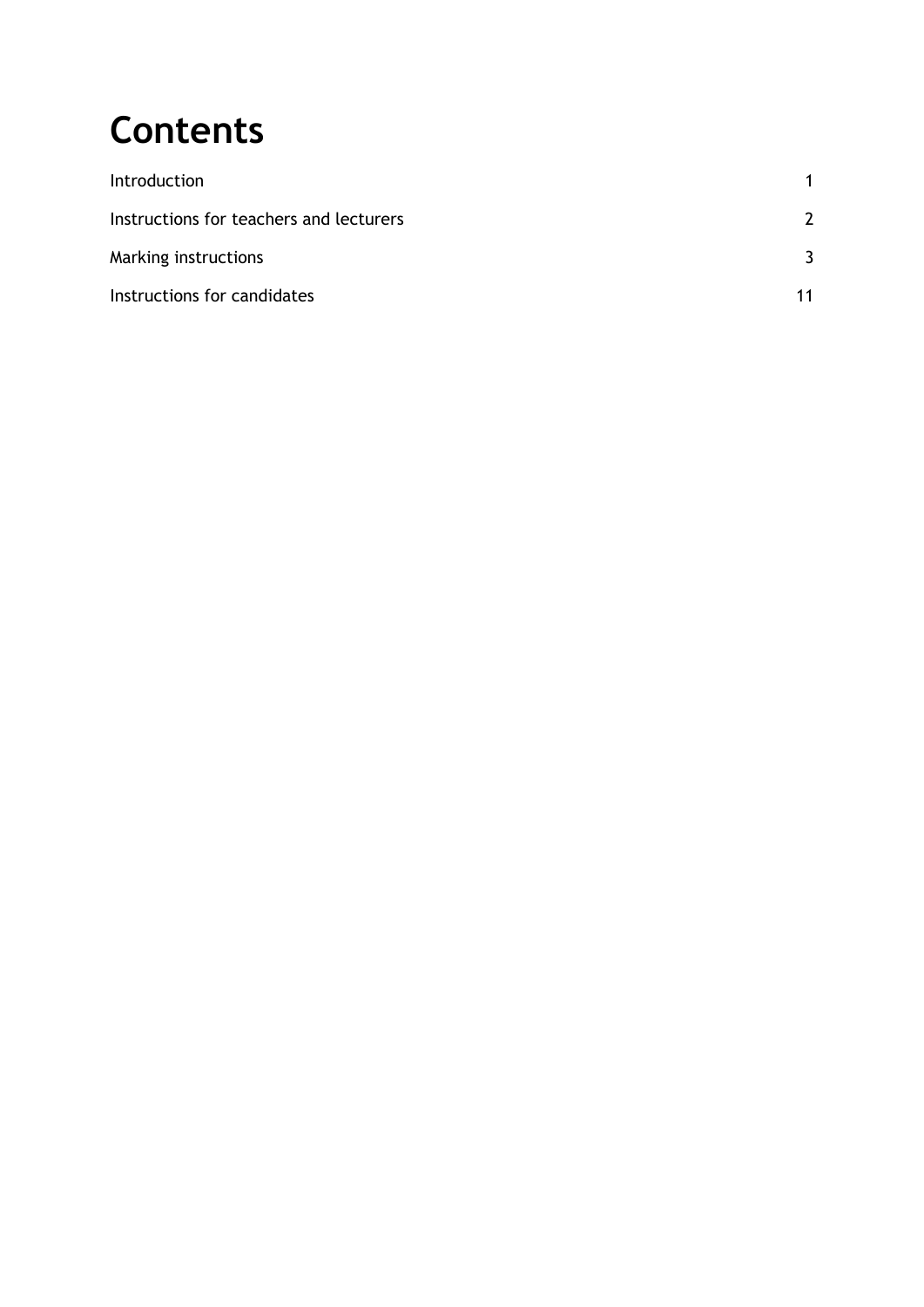## <span id="page-2-0"></span>**Introduction**

This document contains instructions for teachers and lecturers, marking instructions, and instructions for candidates for the Higher Modern Studies assignment. You must read it in conjunction with the course specification.

This assignment is worth 30 marks. This is 27% of the overall marks for the course assessment.

This is one of three course assessment components. The other components are question papers.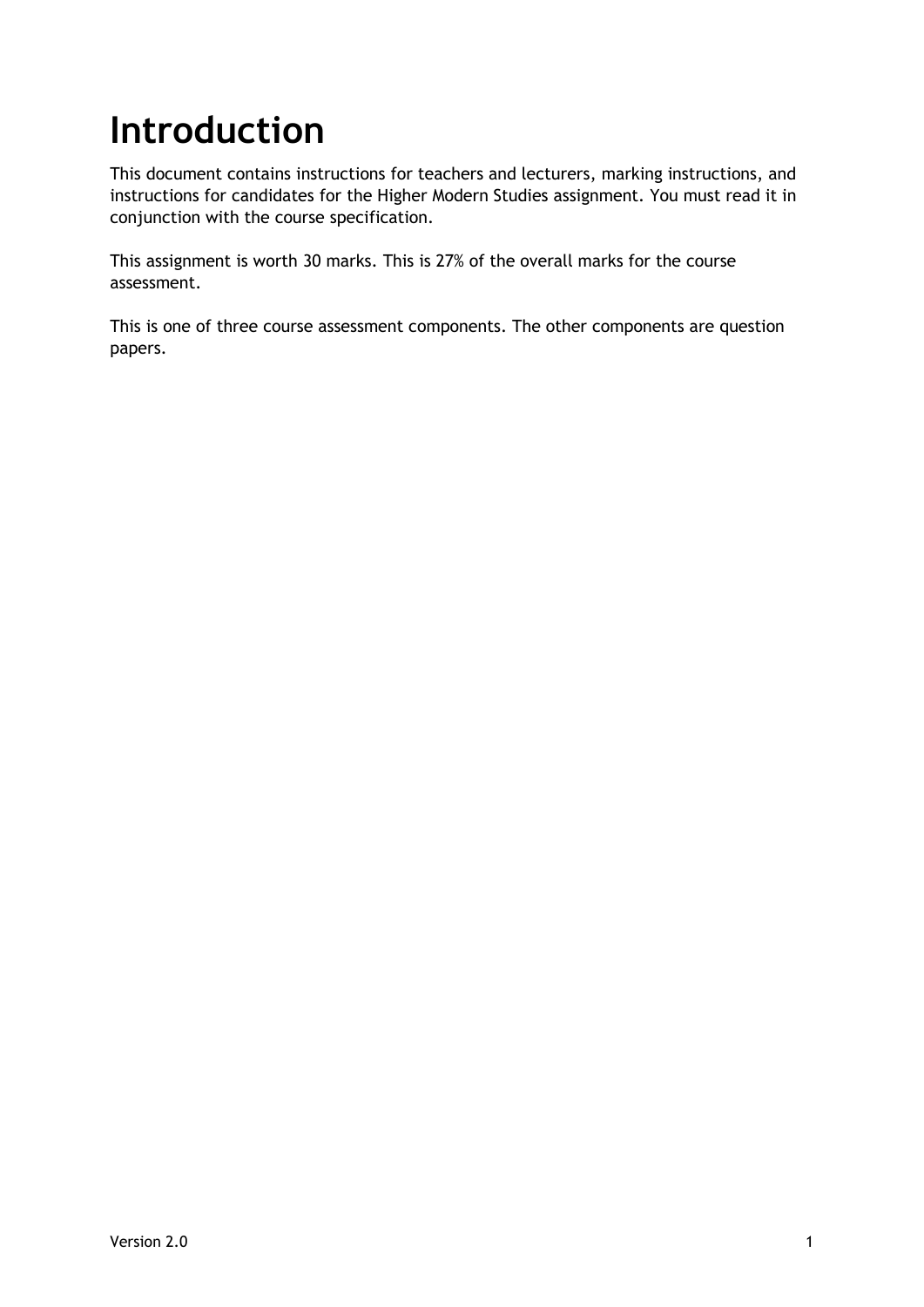### <span id="page-3-0"></span>**Instructions for teachers and lecturers**

#### **Specified resources to be taken into assessment**

During the production of evidence stage, candidates should only have access to their Modern Studies research sheet. The research sheet must be submitted to SQA with the evidence produced during the production of evidence stage. This research sheet must consist of no more than two single sides of A4 paper.

The Modern Studies research sheet should show evidence of primary or secondary research carried out by the candidate. It may include, for example:

- statistical, graphical or numerical data
- survey results
- interview questions and/or answers
- questionnaires and/or results
- newspaper articles or extracts
- notes taken from a visit, talk, or a written or audio-visual source

If a candidate does not submit a research sheet, a penalty of 6 marks out of the total of 30 marks is applied.

The purpose of the research sheet is to help candidates use their evidence and references, collected during the research stage, to address their chosen topic or issue. The research sheet should not take the form of a 'plan' as this is likely to encourage direct copying, which gains no marks.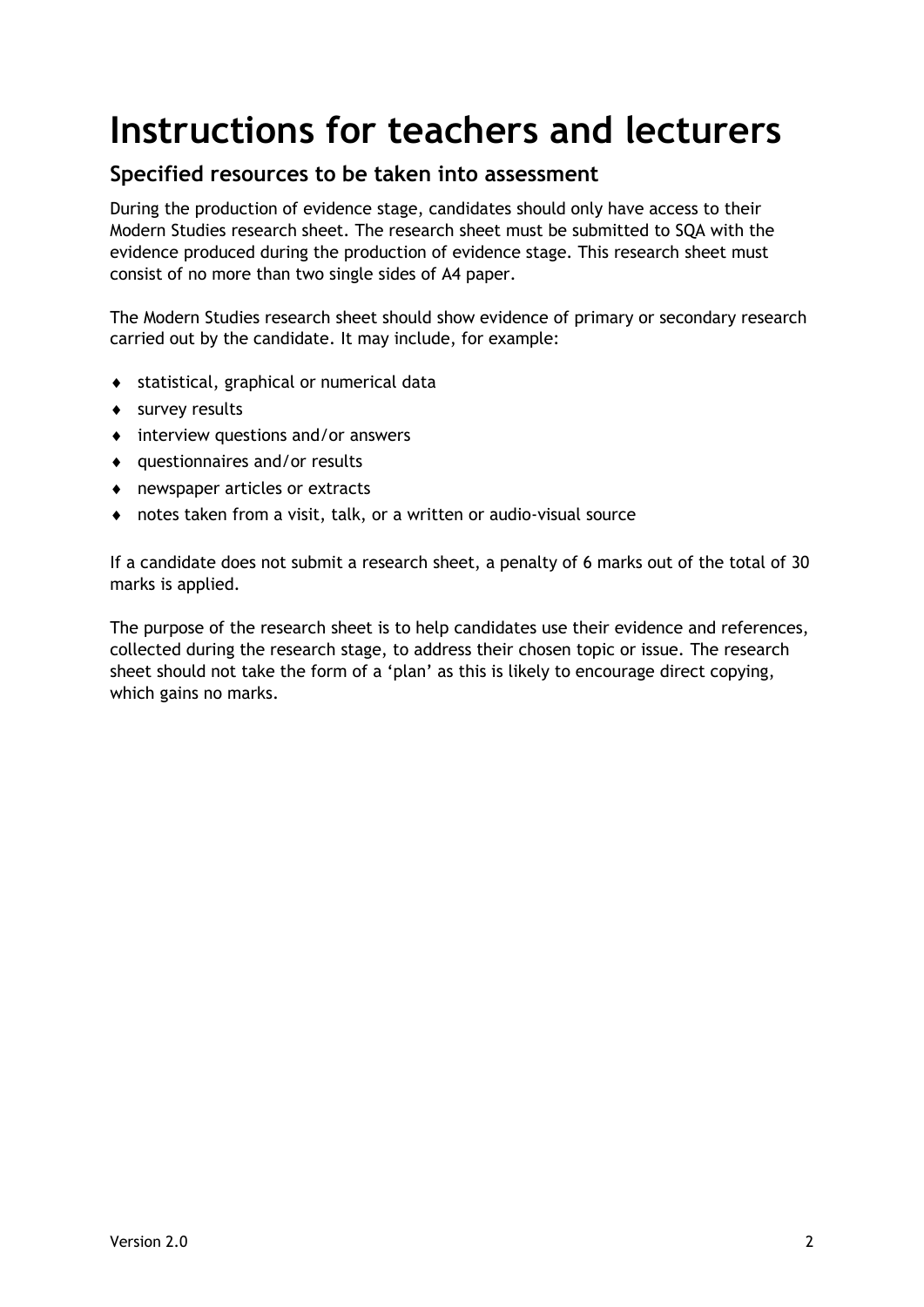# <span id="page-4-0"></span>**Marking instructions**

In line with SQA's normal practice, the following marking instructions for the Higher Modern Studies assignment are addressed to the marker. They are also helpful for those preparing candidates for course assessment.

Candidates' evidence is submitted to SQA for external marking.

### **General marking principles**

Always apply these general principles. Use them in conjunction with the detailed marking instructions, which identify the key features required in candidates' responses.

- a Always use positive marking. This means candidates accumulate marks for the demonstration of relevant skills, knowledge and understanding; marks are not deducted for errors or omissions.
- b If a candidate response does not seem to be covered by either the principles or detailed marking instructions, and you are uncertain how to assess it, you must seek guidance from your team leader.
- c Do not award marks for any information which is simply copied from the Modern Studies research sheet, and not used to demonstrate skills, knowledge and understanding. Do not mark the research sheet. However, it may help to clarify points which the candidate has made in their report, and may allow you to gain an insight into what they intended.
- d In order to access all the available marks, candidates must refer to the research evidence included in their research sheet to support their skills, knowledge and understanding.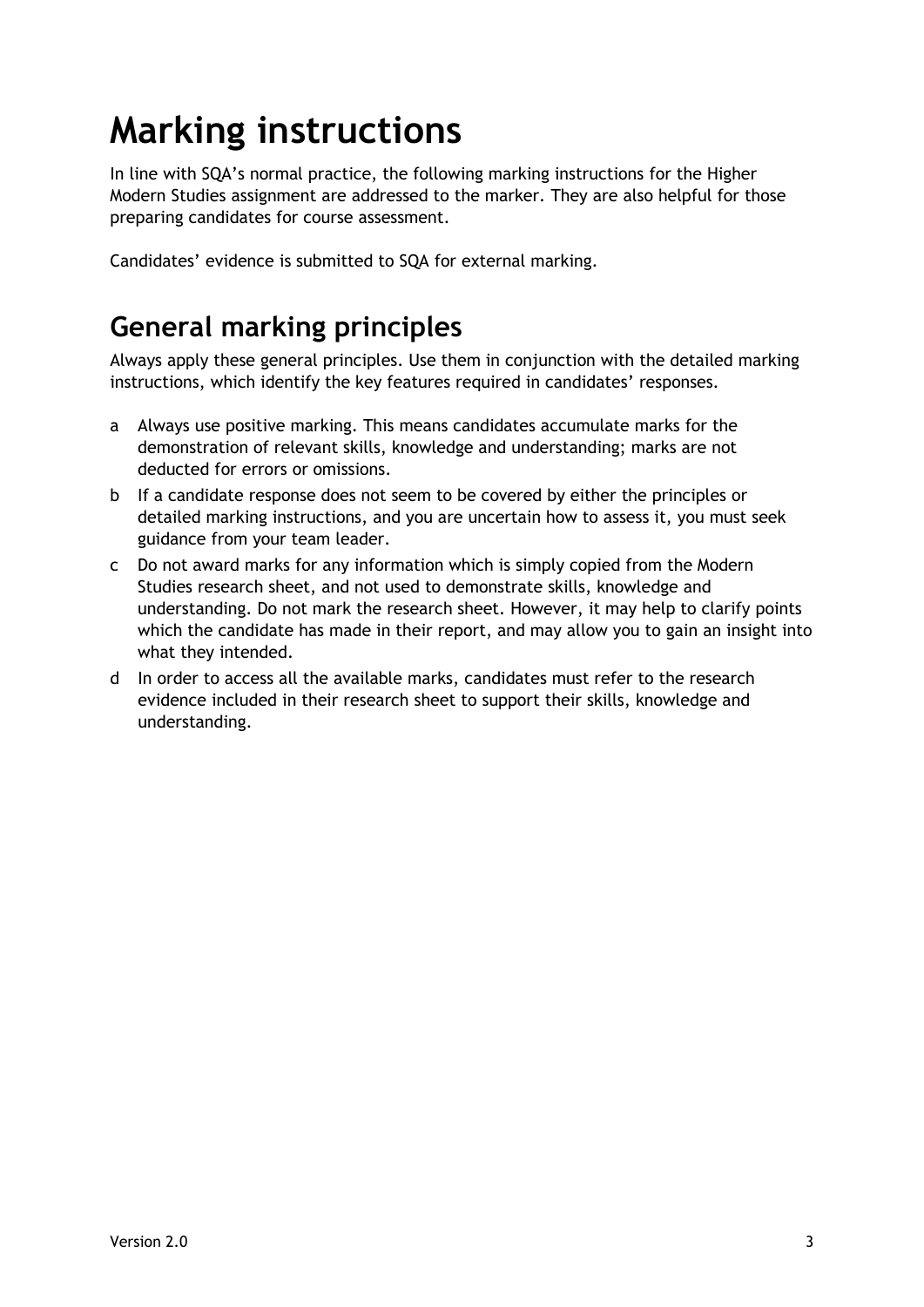### **Detailed marking instructions**

| Identifying and demonstrating<br>Candidates can gain marks in a number of ways up to a maximum of 10 marks.<br>$\mathsf{A}$<br>10<br>knowledge and understanding<br>of the issue about which a<br>Candidates must use their own knowledge and understanding to support their analysis,<br>decision has to be made,<br>evaluation and decision.                                                                                                                                                                                                                                                                                                                                                                                                                                                                                         |  |
|----------------------------------------------------------------------------------------------------------------------------------------------------------------------------------------------------------------------------------------------------------------------------------------------------------------------------------------------------------------------------------------------------------------------------------------------------------------------------------------------------------------------------------------------------------------------------------------------------------------------------------------------------------------------------------------------------------------------------------------------------------------------------------------------------------------------------------------|--|
| including alternative courses of<br>action<br>Award knowledge and understanding marks where points are:<br>relevant to the issue candidates have chosen<br>developed (by providing additional detail, exemplification, reasons or evidence)<br>used to respond to the demands of the task<br>Award marks where candidates have:<br>identified an appropriate issue about which there are alternative views and a decision<br>may be made<br>explained the background to the issue<br>explained the issue with depth and clarity<br>explained at least two alternative decisions and/or courses of action arising from<br>the issue<br>Alternative decisions or courses of action may be in the form of:<br>do something/do not do something<br>do something/do something else<br>make a decision from a range of alternative decisions |  |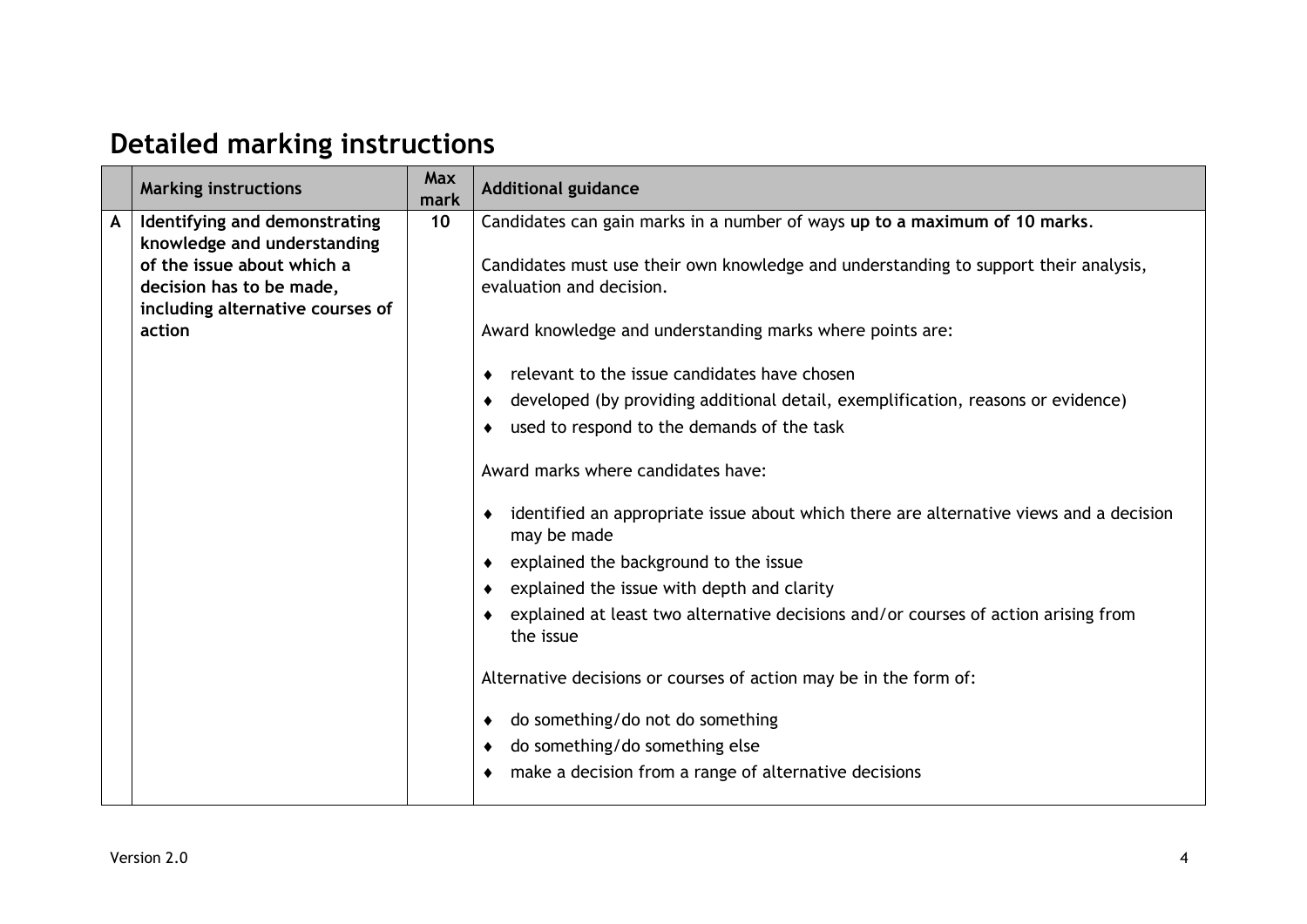|   | <b>Marking instructions</b>                                                                                  | Max<br>mark | <b>Additional guidance</b>                                                                                                                                                                                                                                                                                                                                                                                                                                                                                                                                                                                                                                 |
|---|--------------------------------------------------------------------------------------------------------------|-------------|------------------------------------------------------------------------------------------------------------------------------------------------------------------------------------------------------------------------------------------------------------------------------------------------------------------------------------------------------------------------------------------------------------------------------------------------------------------------------------------------------------------------------------------------------------------------------------------------------------------------------------------------------------|
|   |                                                                                                              |             | Candidates may demonstrate their knowledge and understanding of the issue and the<br>decisions and/or courses of action arising from the issue in a single section of their report;<br>however they are more likely to demonstrate knowledge and understanding both in an<br>introductory section and in support of their analysis, throughout their report. Award marks<br>for relevant knowledge and understanding wherever it appears in the report.                                                                                                                                                                                                    |
| B | Analysing and synthesising<br>information from a range of<br>sources including use of<br>specified resources | 10          | Candidates can gain marks in a number of ways up to a maximum of 10 marks.<br>Award marks depending on:<br>level of detail<br>quality of analysis<br>extent of synthesis of information<br>consideration of a range of alternative views<br>references to research evidence<br>Analysis involves identifying parts, the relationship between them, and their relationships<br>with the whole. It can also involve drawing out and relating implications.                                                                                                                                                                                                   |
|   |                                                                                                              |             | Synthesis involves the linking of knowledge and/or information from within or between<br>sources, including information from their research evidence.<br>Analysis involves consideration of the implications of the decision in terms of various aspects<br>and/or factors, for example, political, social, economic, legal or international. Candidates<br>move beyond description and explanation of relevant detail.<br>Award analysis marks where candidates use their knowledge and understanding and/or a<br>source to identify relevant components (for example, of an idea, theory or argument) and<br>clearly show at least one of the following: |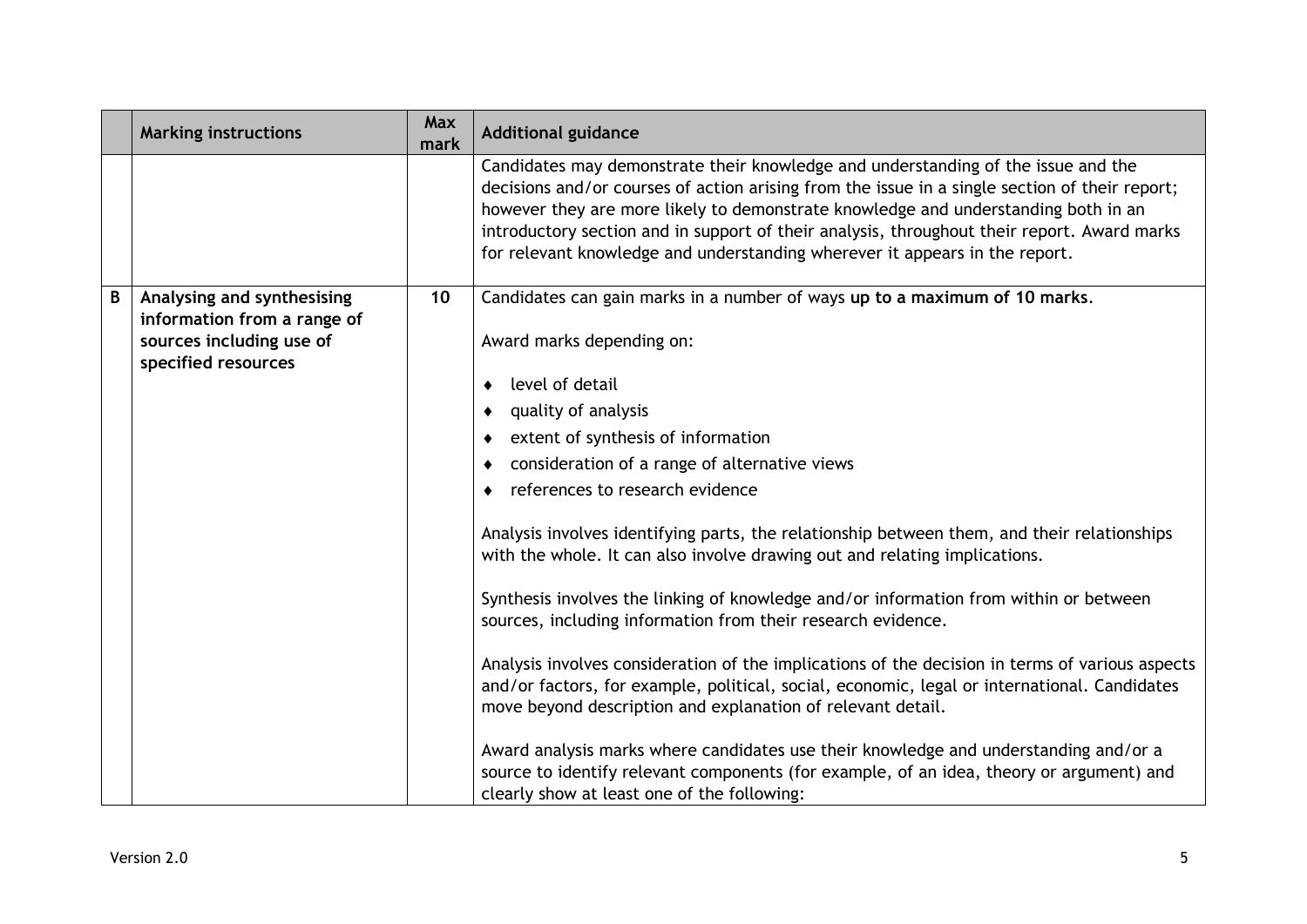|             | <b>Marking instructions</b>                                                          | Max<br>mark  | <b>Additional guidance</b>                                                                                                                                                                                                                                                                                                                                                                                                                                                                                                                                                                                                                          |  |
|-------------|--------------------------------------------------------------------------------------|--------------|-----------------------------------------------------------------------------------------------------------------------------------------------------------------------------------------------------------------------------------------------------------------------------------------------------------------------------------------------------------------------------------------------------------------------------------------------------------------------------------------------------------------------------------------------------------------------------------------------------------------------------------------------------|--|
|             |                                                                                      |              | links between different components<br>٠<br>links between component(s) and the whole<br>links between component(s) and related concepts<br>similarities and contradictions<br>consistency and inconsistency<br>different views and/or interpretations<br>possible consequences and/or implications<br>the relative importance of components<br>understanding of underlying order or structure<br>Award up to a maximum of 5 marks if candidates make no reference to their research<br>evidence. Candidates may refer to research evidence throughout the report and should gain                                                                     |  |
| $\mathsf C$ | Evaluating the usefulness and<br>reliability of a range of sources<br>of information | $\mathbf{2}$ | marks wherever it appears.<br>Candidates can gain marks in a number of ways up to a maximum of 2 marks.<br>Award marks depending on the quality of evaluation of the usefulness and/or reliability of<br>the sources used, referring to, for example, the nature of the source, quality of data,<br>objectivity of the source, research methodology:<br>The evidence in source X has been gathered by a respected research organisation which<br>is politically neutral and therefore is less likely to be biased than other evidence.<br>The evidence is useful as it has used a large sample, asking the same question over a<br>number of years. |  |
|             |                                                                                      |              | The body collecting the information in source Y is allied with political party Z, therefore<br>is likely to be biased and therefore not completely reliable.<br>The information is useful as it has been gathered recently so gives an accurate view of<br>the position at the moment.                                                                                                                                                                                                                                                                                                                                                              |  |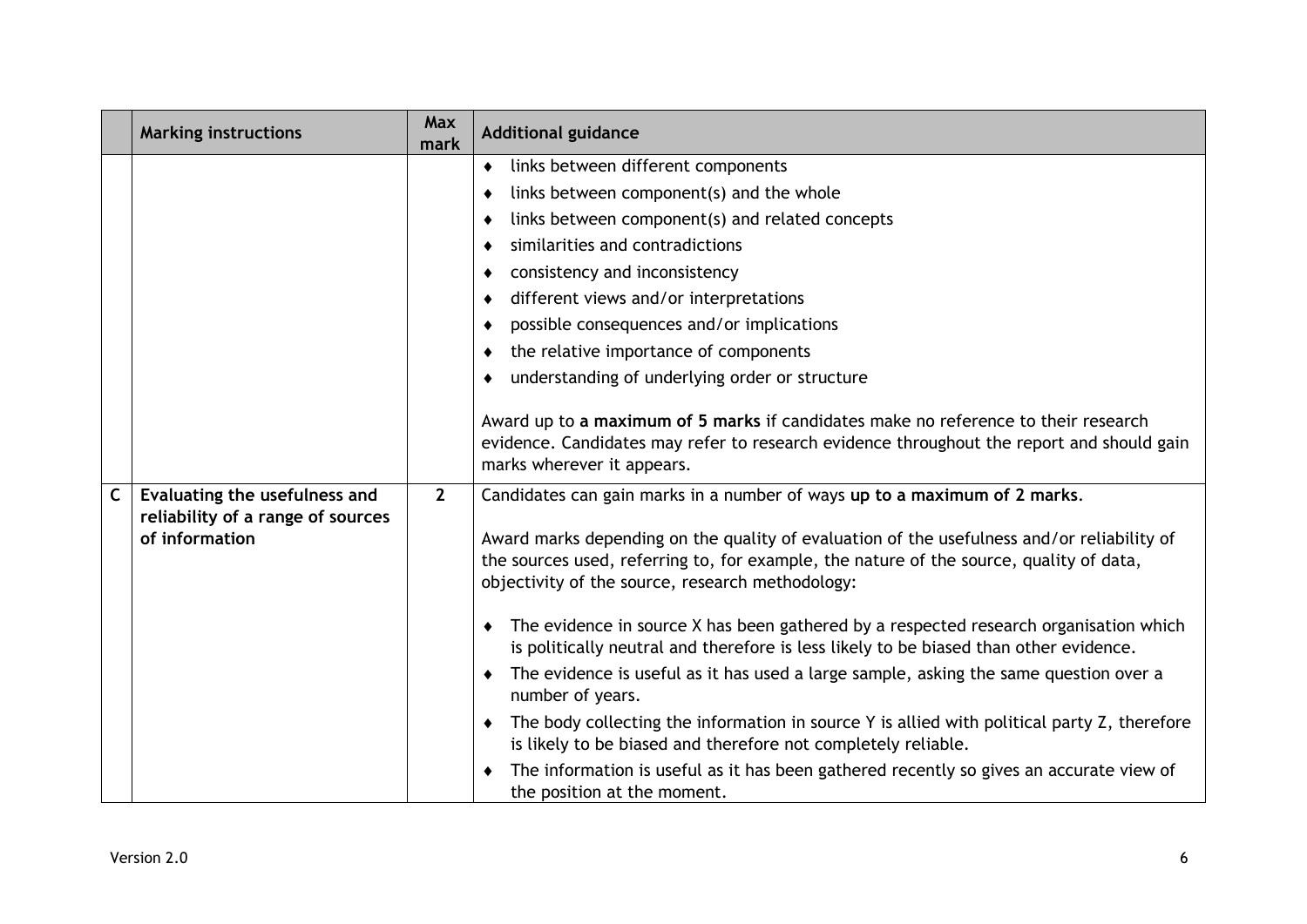|             | <b>Marking instructions</b>                                    | Max<br>mark    | <b>Additional guidance</b>                                                                                                                                                                                                 |
|-------------|----------------------------------------------------------------|----------------|----------------------------------------------------------------------------------------------------------------------------------------------------------------------------------------------------------------------------|
|             |                                                                |                | Award marks where candidates incorporate their evaluation of the usefulness and reliability<br>of the sources of information into their analysis of the issue.                                                             |
| D           | <b>Communicating information</b><br>using the conventions of a | 4              | Candidates can gain marks in a number of ways up to a maximum of 4 marks.                                                                                                                                                  |
|             | report                                                         |                | Award marks for the communication of information based on:                                                                                                                                                                 |
|             |                                                                |                | structure, including the use of headings and sections where appropriate to organise<br>information                                                                                                                         |
|             |                                                                |                | report style, including the use of appropriate social science terminology                                                                                                                                                  |
|             |                                                                |                | referring to evidence used, including research evidence and background knowledge<br>of issue                                                                                                                               |
|             |                                                                |                | consistency, coherence and logic of argument                                                                                                                                                                               |
| $\mathsf E$ | Reaching a decision, supported                                 | $\overline{4}$ | Candidates can gain marks in a number of ways up to a maximum of 4 marks.                                                                                                                                                  |
|             | by evidence, about the issue                                   |                | Award marks where candidates make a relative judgement about the importance of<br>different factors on the decision made, supported by an explanation based on evidence of<br>the basis on which their judgement was made. |
|             |                                                                |                | Award marks based on:                                                                                                                                                                                                      |
|             |                                                                |                | clarity of decision reached and quality of evidence used to support decision<br>explanation for rejection of alternative decisions or courses of action                                                                    |

Note: the overview of marking instructions grid provides further clarification on the allocation of marks.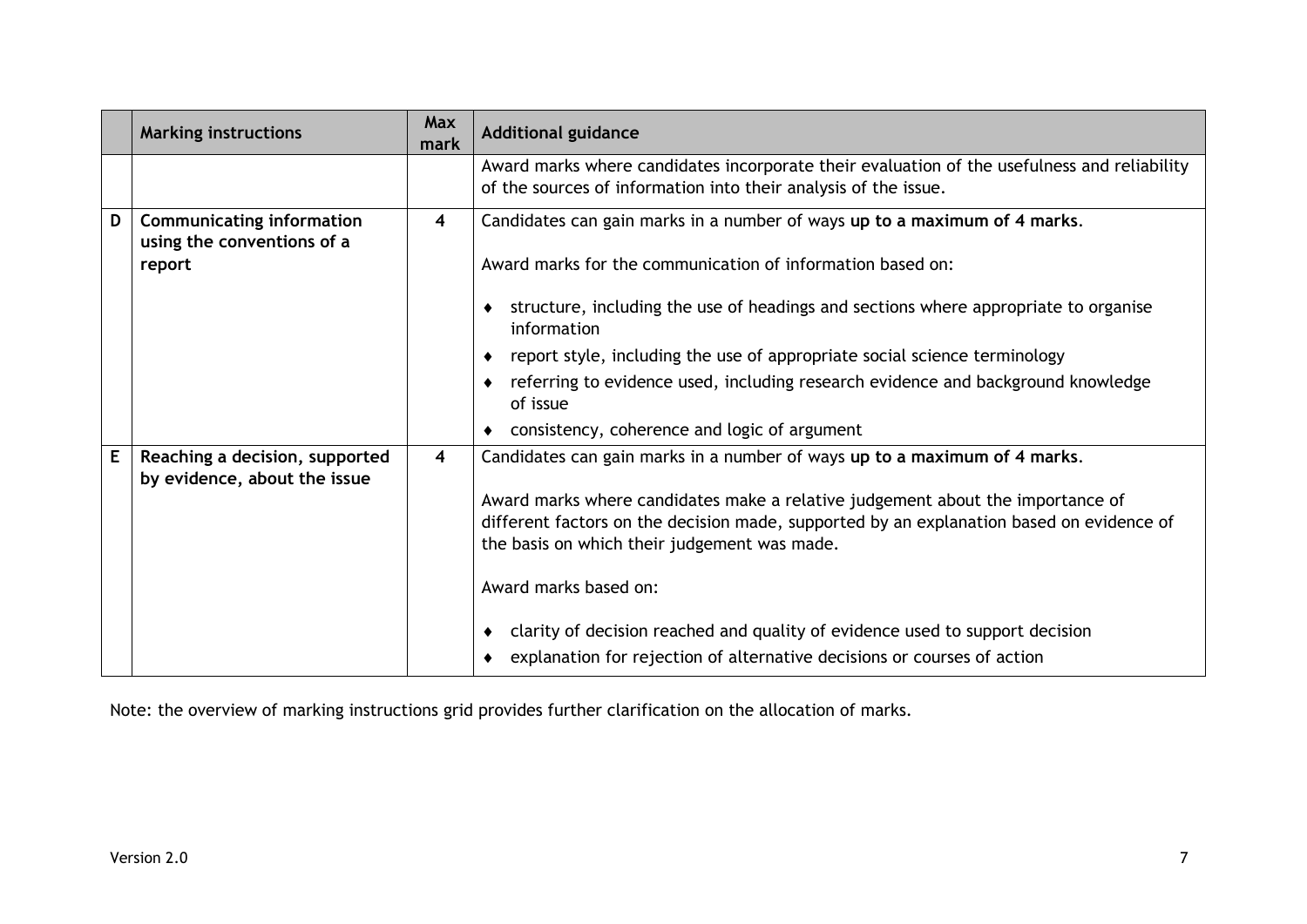#### **Overview of marking instructions**

|                                                                                                                                                                                                                                      | 0 marks                                                                                                       | 1 mark                                                          | 2 marks                                                                                                                                                                             | 3 marks                                                                                                                                                                                                           | 4 marks                                                                                                                                             | 5 marks                                                                                             |
|--------------------------------------------------------------------------------------------------------------------------------------------------------------------------------------------------------------------------------------|---------------------------------------------------------------------------------------------------------------|-----------------------------------------------------------------|-------------------------------------------------------------------------------------------------------------------------------------------------------------------------------------|-------------------------------------------------------------------------------------------------------------------------------------------------------------------------------------------------------------------|-----------------------------------------------------------------------------------------------------------------------------------------------------|-----------------------------------------------------------------------------------------------------|
| Identifying and<br>demonstrating<br>knowledge and<br>understanding of the<br>issue about which a<br>decision has to be<br>made, including<br>alternative courses<br>of action                                                        | No appropriate<br>issue identified.<br>No explanation of<br>issue, background<br>or significance of<br>issue. | Issue identified<br>and<br>background to<br>issue<br>explained. | Significance/<br>impact of issue<br>explained in<br>terms of at least<br>one aspect<br>and/or factor,<br>for example,<br>political, social,<br>economic, legal<br>or international. | Significance/<br>impact of issue<br>explained in terms<br>of more than one<br>aspect and/or<br>factor, for<br>example, political,<br>social, economic,<br>legal or<br>international.                              | Alternative<br>decisions framed<br>in terms of taking<br>a specific course<br>of action against<br>one or more<br>alternative<br>courses of action. | Detailed<br>explanation of<br>the alternative<br>courses of<br>action which<br>could be<br>pursued. |
| maximum of<br>10 marks.<br>Award up to<br>5 marks for<br>background and<br>framing of issue and<br>alternatives.<br>Award a further<br>5 marks for<br>knowledge and<br>understanding which<br>supports the analysis<br>of the issue. | Award up to a<br>No knowledge or<br>understanding<br>used in support of<br>analysis.                          |                                                                 | Award up to 5 marks depending on:<br>quality of the background information<br>level of detail given                                                                                 | Knowledge and understanding of the issue is used to support the analysis.<br>range of information used to support different aspects of the analysis<br>synthesis of background information with research evidence |                                                                                                                                                     |                                                                                                     |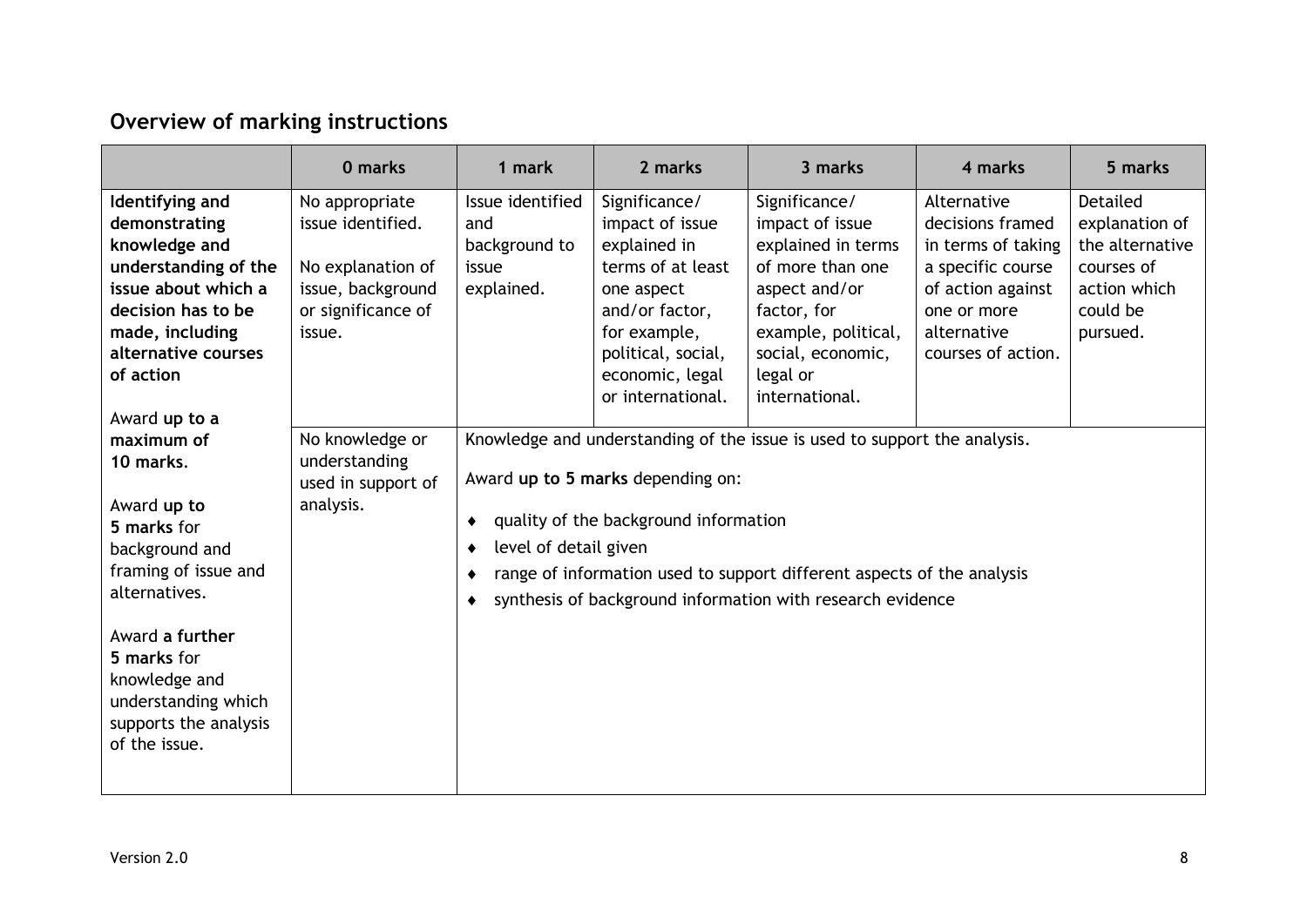|                                                                                                                                                                                                                                                     | 0 marks                                             | 1 mark                                                                                                                                                                                             | 2 marks                                                                                                                                                                                                                                                                                      | 3 marks                                                                                                                                                                                                                                                                                                           | 4 marks                                                                                                                                 | 5 marks                                                                                                                              |
|-----------------------------------------------------------------------------------------------------------------------------------------------------------------------------------------------------------------------------------------------------|-----------------------------------------------------|----------------------------------------------------------------------------------------------------------------------------------------------------------------------------------------------------|----------------------------------------------------------------------------------------------------------------------------------------------------------------------------------------------------------------------------------------------------------------------------------------------|-------------------------------------------------------------------------------------------------------------------------------------------------------------------------------------------------------------------------------------------------------------------------------------------------------------------|-----------------------------------------------------------------------------------------------------------------------------------------|--------------------------------------------------------------------------------------------------------------------------------------|
| Analysing and<br>synthesising<br>information from a<br>range of sources<br>including use of<br>specified resources<br>Award up to a<br>maximum of<br>10 marks.<br>Award a maximum of<br>5 marks if no<br>reference is made to<br>research evidence. | Implications of the<br>issue are not<br>considered. | The<br>implications of<br>a decision or<br>course of<br>action are<br>considered in<br>terms of one<br>aspect, for<br>example,<br>political,<br>social,<br>economic,<br>legal or<br>international. | A single course of<br>action is<br>considered in<br>terms of two<br>aspects, for<br>example,<br>political, social,<br>economic, legal<br>or international.<br>0r<br>The implications<br>of two possible<br>decisions or<br>courses of action<br>are considered in<br>terms of one<br>aspect. | A single course of<br>action is<br>considered in terms<br>of more than two<br>aspects, for<br>example, political,<br>social, economic,<br>legal or<br>international.<br><b>Or</b><br>The implications of<br>several possible<br>decisions or<br>courses of action<br>are considered in<br>terms of one<br>aspect. | At least two<br>possible decisions<br>or courses of<br>action are<br>considered in<br>terms of at least<br>two aspects of<br>the issue. | Several<br>possible<br>decisions or<br>courses of<br>action are<br>considered in<br>terms of<br>multiple<br>aspects of the<br>issue. |
|                                                                                                                                                                                                                                                     | No reference made<br>to research<br>evidence.       | One relevant<br>reference<br>made to<br>research<br>evidence.                                                                                                                                      | Two relevant<br>references made<br>to research<br>evidence.                                                                                                                                                                                                                                  | Three relevant<br>references made to<br>research evidence.                                                                                                                                                                                                                                                        | Evidence from<br>research<br>evidence linked<br>to support<br>analysis.                                                                 | <b>Detailed</b><br>evidence from<br>research<br>evidence<br>synthesised to<br>support<br>analysis.                                   |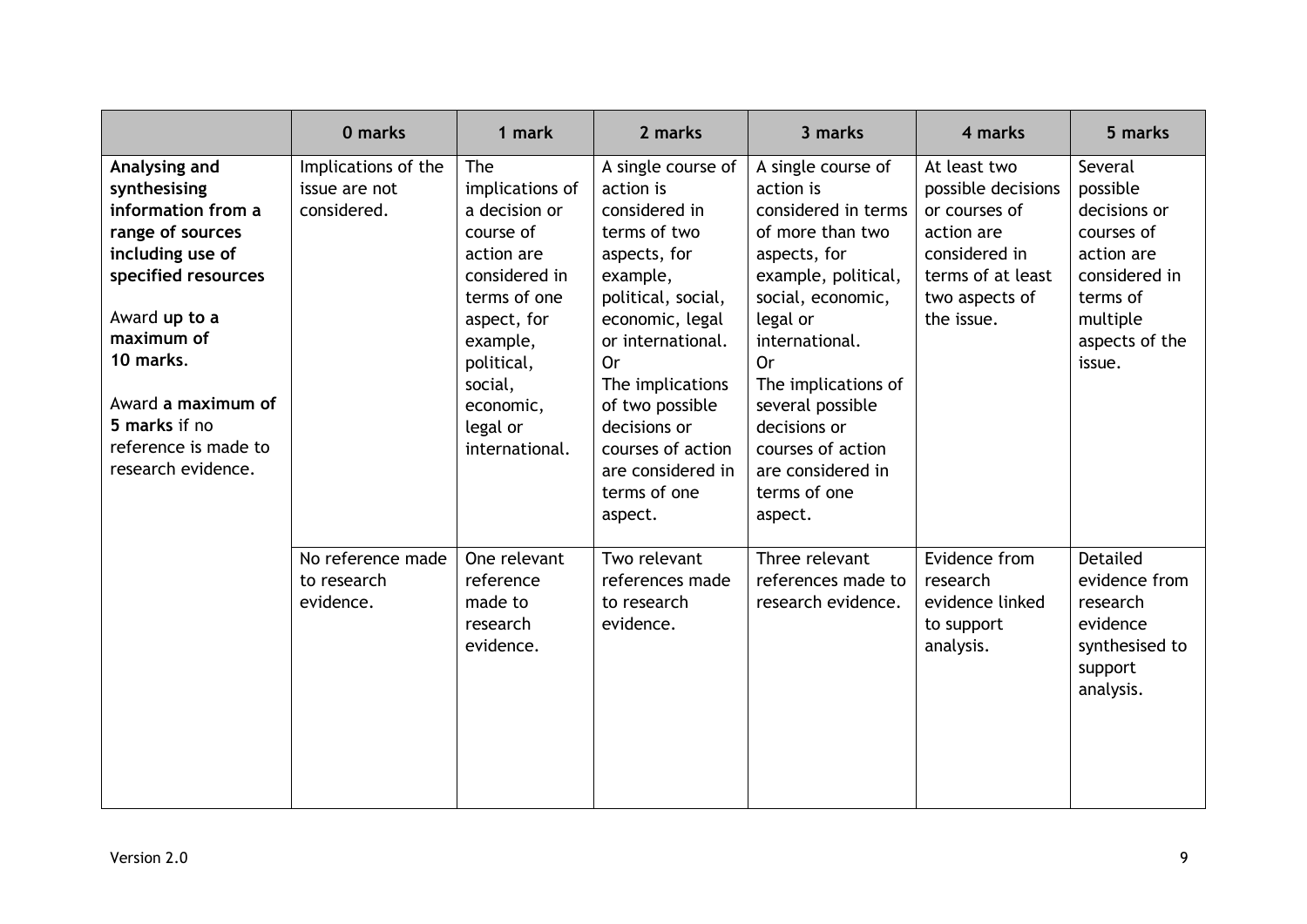|                                                                                                                           | 0 marks                                                                                | 1 mark                                                                                                                                                                                   | 2 marks                                                                                                                               | 3 marks                                                                                                                                                                                                                        | 4 marks                                                                                                                          | 5 marks |
|---------------------------------------------------------------------------------------------------------------------------|----------------------------------------------------------------------------------------|------------------------------------------------------------------------------------------------------------------------------------------------------------------------------------------|---------------------------------------------------------------------------------------------------------------------------------------|--------------------------------------------------------------------------------------------------------------------------------------------------------------------------------------------------------------------------------|----------------------------------------------------------------------------------------------------------------------------------|---------|
| <b>Evaluating the</b><br>usefulness and<br>reliability of a range<br>of sources of<br>information<br>Award up to 2 marks. | No evaluation of<br>usefulness or<br>reliability of<br>sources of<br>information used. | Clear<br>evaluation of<br>at least one<br>source of<br>evidence used<br>in making the<br>decision or<br>generalised<br>statement of<br>usefulness or<br>reliability of<br>evidence used. | Clear evaluation<br>making a<br>comparative<br>judgement of at<br>least two sources<br>of evidence used<br>in making the<br>decision. |                                                                                                                                                                                                                                |                                                                                                                                  |         |
| Communicating<br>information using the<br>conventions of a<br>report<br>Award up to 4 marks.                              | No report format<br>used or coherent<br>structure.                                     | ٠<br>to organise information<br>knowledge of issue                                                                                                                                       | Award up to 4 marks based on the following:<br>consistency, coherence and logic of argument                                           | structure, including the use of headings and sections where appropriate<br>report style, including the use of appropriate social science terminology<br>referring to evidence used, including research evidence and background |                                                                                                                                  |         |
| Reaching a decision,<br>supported by<br>evidence, about the<br>issue<br>Award up to 4 marks.                              | No evidence<br>presented to<br>support decision.                                       | Decision made<br>supported by<br>evidence.                                                                                                                                               | Decision made<br>supported by<br>detailed<br>evidence.                                                                                | Decision made<br>supported by<br>evidence as to why<br>decision is<br>preferred to<br>alternative(s).                                                                                                                          | Decision made<br>supported by<br>detailed evidence<br>and evaluation as<br>to why decision is<br>preferred to<br>alternative(s). |         |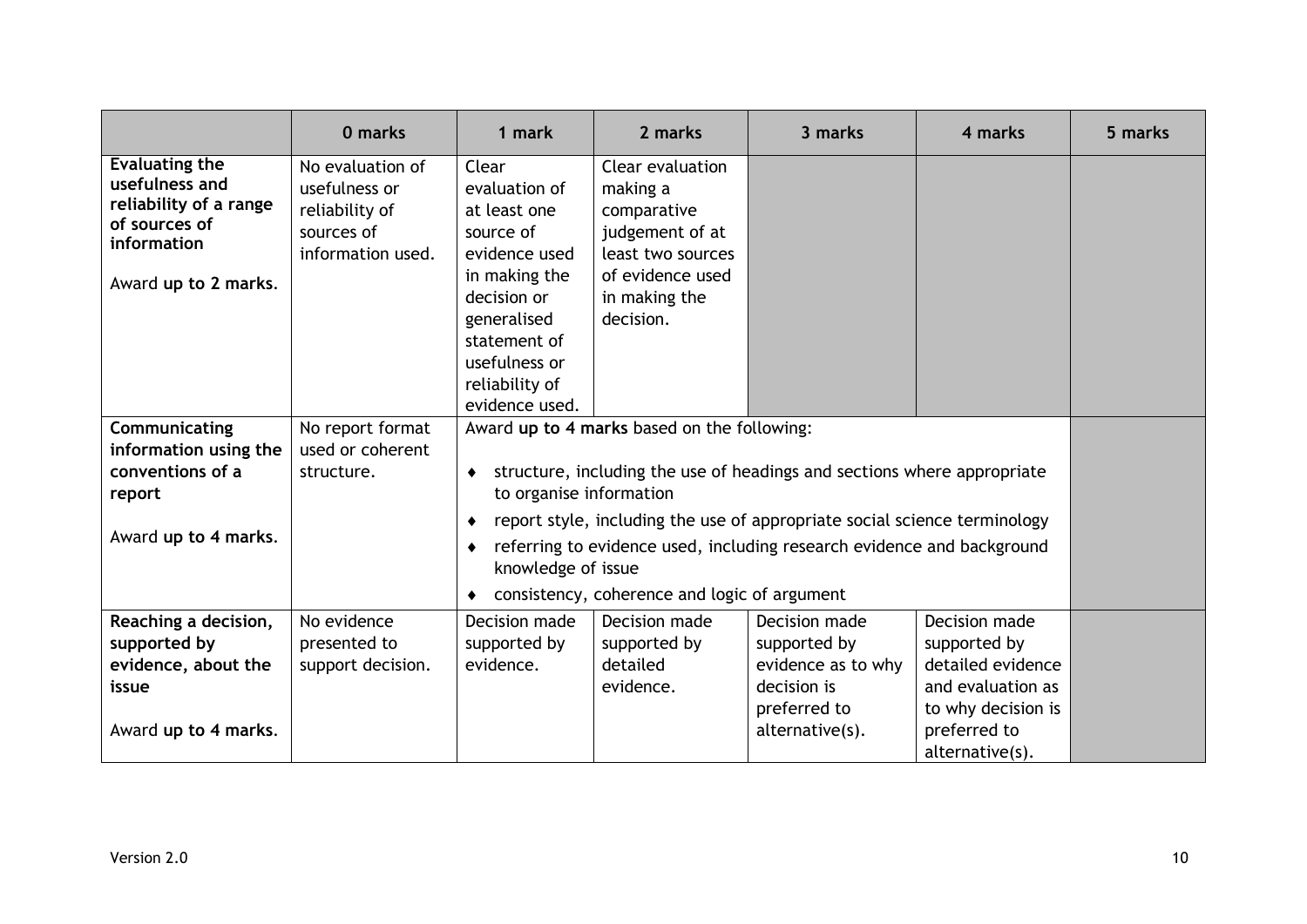### <span id="page-12-0"></span>**Instructions for candidates**

This assessment applies to the assignment for Higher Modern Studies.

This assignment is worth 30 marks. This is 27% of the overall marks for the course assessment.

It assesses the following skills, knowledge and understanding:

- identifying a modern studies issue about which there are alternative views
- researching a modern studies issue, using a range of sources of information
- analysing and synthesising information from a range of sources
- evaluating the usefulness and reliability of a range of sources of information
- reaching a decision on the issue studied
- showing detailed knowledge and understanding of the issue to support the decision reached
- showing an awareness of alternatives to the decision
- communicating information using the conventions of a report

When doing your research and when producing your evidence, you can demonstrate these skills in any way that you think makes sense for the issue you have chosen. You do not need to demonstrate them in any set order.

The assignment has two stages:

- ◆ research
- production of evidence: writing a report of your findings (under supervision, within 1 hour and 30 minutes, and in one sitting)

Your teacher or lecturer will let you know if there are any specific conditions for doing this assessment.

In the research stage you should choose a topic or issue which allows you to analyse a contemporary modern studies issue about which there are alternative views. This may be related to areas you have studied in class, or you may choose to research any relevant topic or issue.

In the research stage you complete the Modern Studies research sheet to help you during the next stage — writing a report of your findings. Your research sheet must consist of no more than two single sides of A4 paper.

In the production of evidence stage you complete your report. You will have the Modern Studies research sheet with you when you write your report under controlled conditions.

You will not gain any marks for information which is simply copied from your Modern Studies research sheet and not used to demonstrate your skills, knowledge and understanding.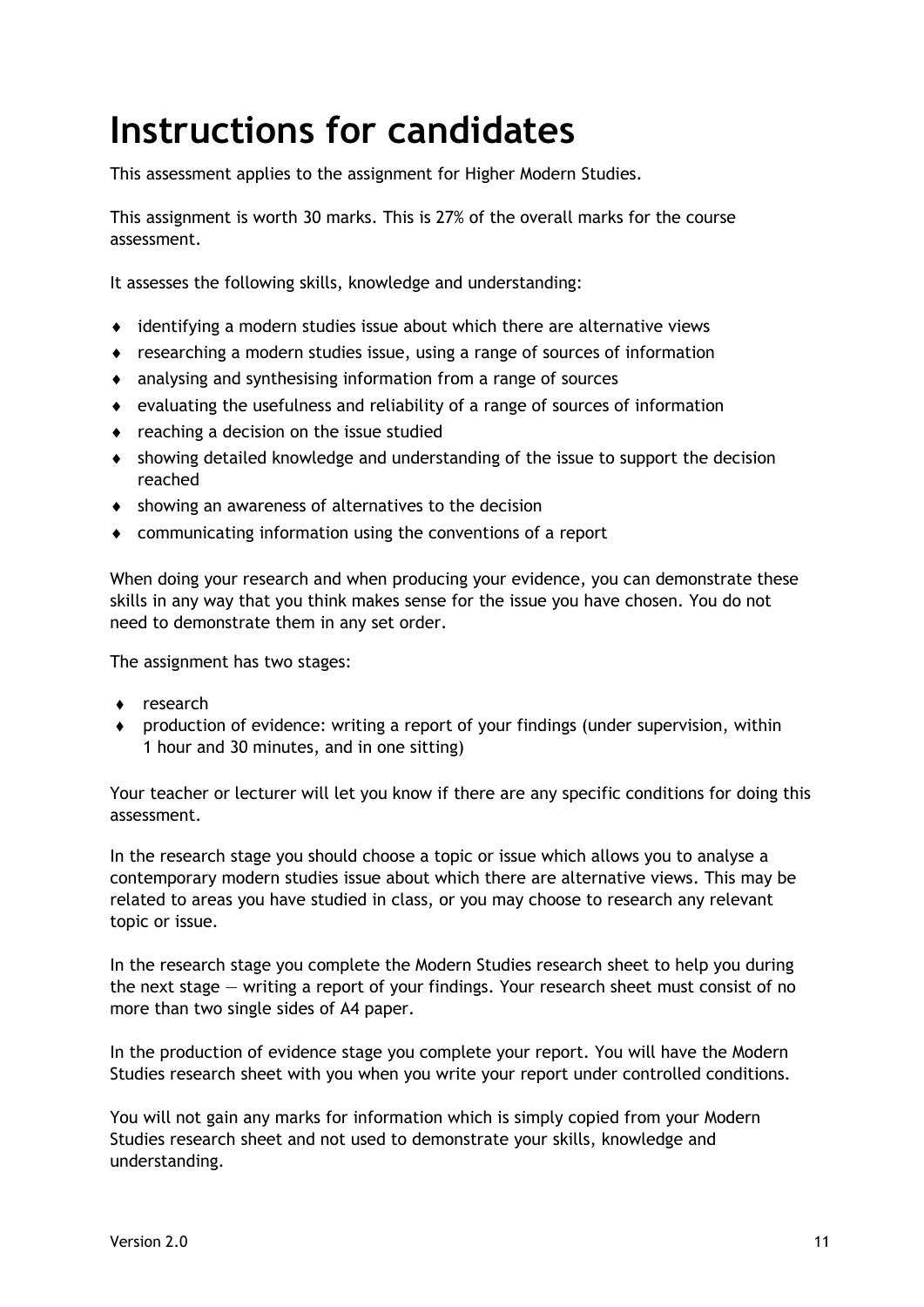Your research sheet must be submitted with your report to SQA. The research sheet is not marked. If you do not submit a research sheet, you will lose 6 marks.

Examples of what you may include on your research sheet:

- evidence and/or data from primary or secondary research
- statistical, graphical or numerical data
- survey results
- $\bullet$  interview questions and/or answers
- questionnaires and/or results
- newspaper articles or extracts
- notes taken from a visit, talk, or a written or audio-visual source

#### **Working with others**

While you should choose your own topic to research, others in your class may have chosen a similar topic. You might want to work with others for part of the time, when you are collecting information.

If you choose to do this, it is important that you are able to show what you have contributed to this part of your assignment, and that the research sheet is your own work.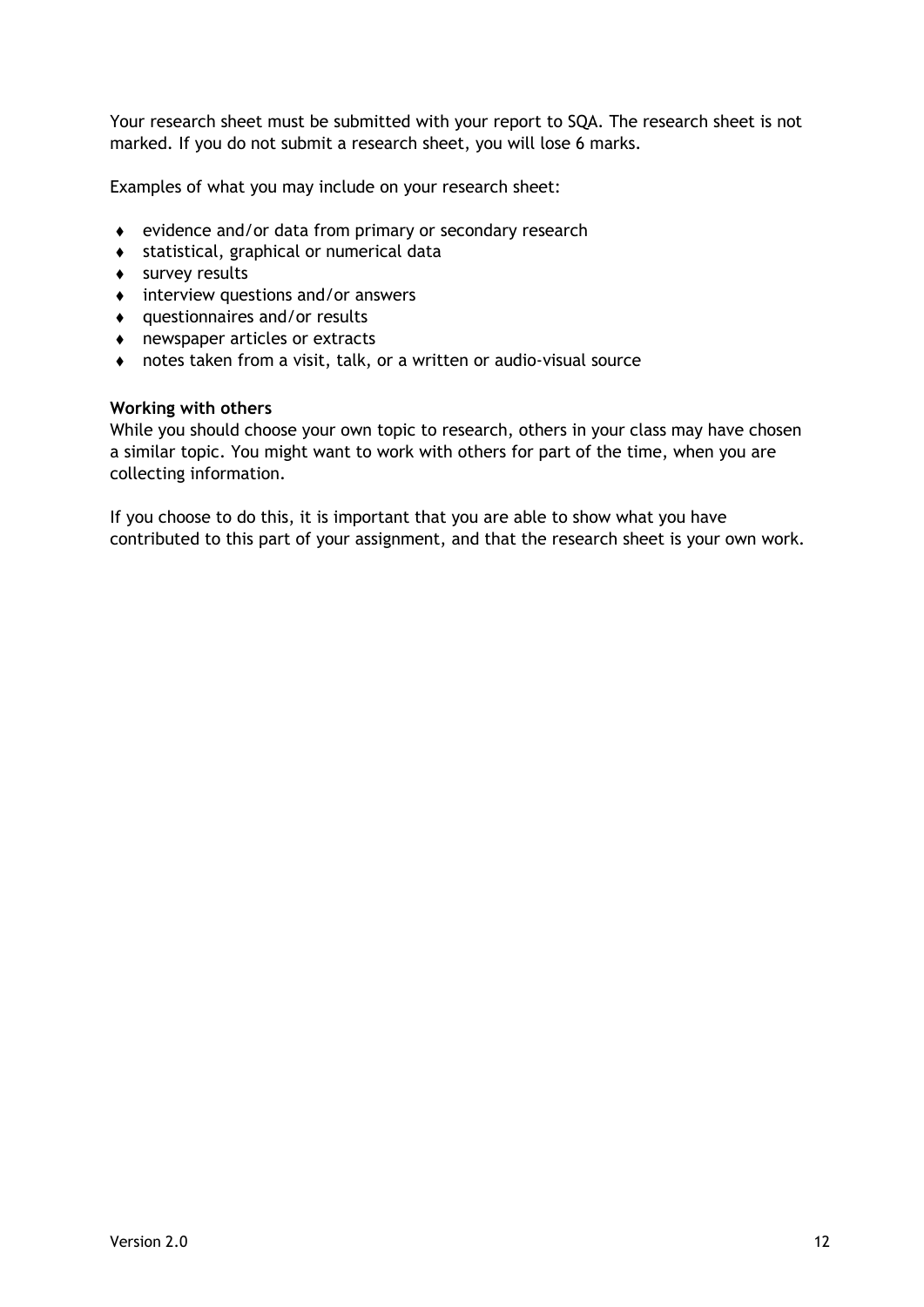| In this assessment                                                                                               | How you can do this                                                                                                                                                                                                                                                                                                                                                                                                                                                                                                                                                                                                                                                                                                                                                                                                                                                                                                                                                                                                                                                                                                                                                                                                                                                                                                                                                                                                                                                                                                                                                                                             |
|------------------------------------------------------------------------------------------------------------------|-----------------------------------------------------------------------------------------------------------------------------------------------------------------------------------------------------------------------------------------------------------------------------------------------------------------------------------------------------------------------------------------------------------------------------------------------------------------------------------------------------------------------------------------------------------------------------------------------------------------------------------------------------------------------------------------------------------------------------------------------------------------------------------------------------------------------------------------------------------------------------------------------------------------------------------------------------------------------------------------------------------------------------------------------------------------------------------------------------------------------------------------------------------------------------------------------------------------------------------------------------------------------------------------------------------------------------------------------------------------------------------------------------------------------------------------------------------------------------------------------------------------------------------------------------------------------------------------------------------------|
| you will:<br>identify a<br>$\bullet$<br>modern studies<br>issue about<br>which there<br>are alternative<br>views | You should choose a modern studies issue that allows you to:<br>carry out research on a contemporary issue<br>٠<br>show your knowledge and understanding of the issue<br>٠<br>use your modern studies skills to analyse the issue<br>٠<br>make a decision about the issue<br>٠<br>show your awareness of alternative decisions or courses of action<br>You can choose any modern studies issue and can research further<br>something you have studied in class, or an issue you are interested in<br>finding out more about. Your issue may be a political or social issue;<br>Scottish, UK or international.<br>The issue you choose must be one on which there are a range of views<br>which you can consider and reach a decision. For example, you could<br>make a decision about whether or not the United Nations should:<br>send in a peacekeeping force to a troubled area or not send in a<br>٠<br>peacekeeping force Or<br>send in a peacekeeping force or impose sanctions Or<br>٠<br>send in a peacekeeping force, impose sanctions or authorise<br>٠<br>military intervention<br>You must have a clear idea of the background to the issue you are<br>going to research, in order to focus your research. This can include:<br>a clear description of the issue<br>٠<br>an understanding of the different views on the issue<br>٠<br>why this is an important issue<br>٠<br>questions or aims which help you to focus your research by finding<br>answers<br>Your teacher or lecturer may support you by commenting on the<br>suitability of the issue you have chosen and providing advice on the |
|                                                                                                                  | likely availability of resources.                                                                                                                                                                                                                                                                                                                                                                                                                                                                                                                                                                                                                                                                                                                                                                                                                                                                                                                                                                                                                                                                                                                                                                                                                                                                                                                                                                                                                                                                                                                                                                               |
| research a<br>modern studies<br>issue, using a<br>range of<br>sources of<br>information                          | You should collect information from a range of different sources using<br>a range of different research methods. Your research methods can<br>include:<br>primary research where the evidence you collect is original<br>to you<br>secondary research where the information you use has been<br>٠<br>produced by someone else<br>You should keep notes on the sources of the information you use and<br>how useful and reliable they were.                                                                                                                                                                                                                                                                                                                                                                                                                                                                                                                                                                                                                                                                                                                                                                                                                                                                                                                                                                                                                                                                                                                                                                      |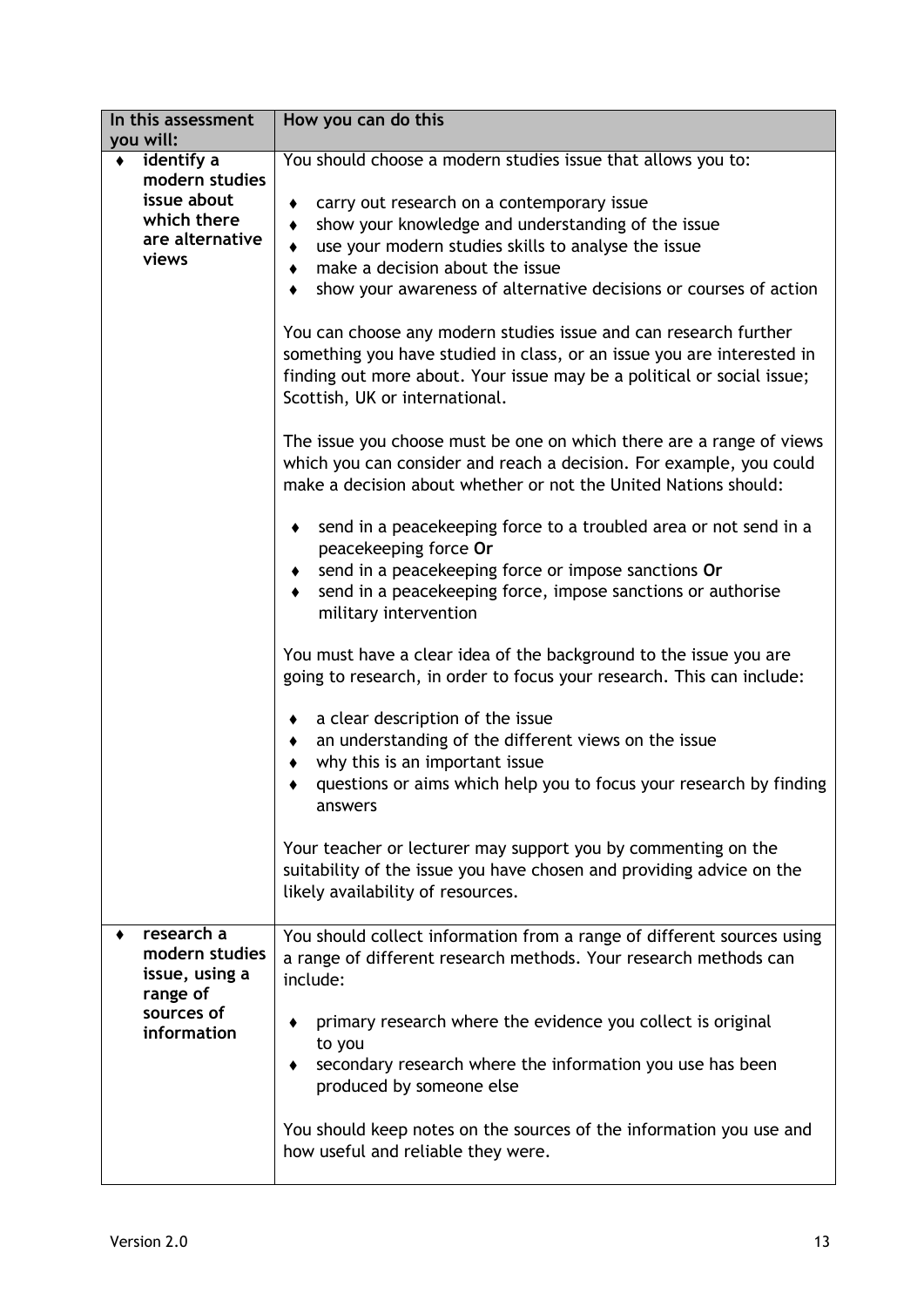| In this assessment<br>you will:                                        | How you can do this                                                                                                                                                                                                                                                                                                                                                                                                                                                                                                                                                                                                                                                                                                                                                                                                                                                                                                                                                                                                                                                                                                                                                                                                                                                                                                                                                                                                                                                                                                                                                                                                            |
|------------------------------------------------------------------------|--------------------------------------------------------------------------------------------------------------------------------------------------------------------------------------------------------------------------------------------------------------------------------------------------------------------------------------------------------------------------------------------------------------------------------------------------------------------------------------------------------------------------------------------------------------------------------------------------------------------------------------------------------------------------------------------------------------------------------------------------------------------------------------------------------------------------------------------------------------------------------------------------------------------------------------------------------------------------------------------------------------------------------------------------------------------------------------------------------------------------------------------------------------------------------------------------------------------------------------------------------------------------------------------------------------------------------------------------------------------------------------------------------------------------------------------------------------------------------------------------------------------------------------------------------------------------------------------------------------------------------|
|                                                                        | The sorts of methods you can use include:<br>carrying out interviews<br>conducting surveys or questionnaires<br>٠<br>sending letters or emails<br>reading official reports or research from think-tanks or pressure<br>groups<br>internet website searches<br>searching libraries for newspapers, magazines and books (print or<br>٠<br>electronic)<br>going on visits or field trips<br>taking notes on television programmes, videos, DVDs, digital<br>streaming radio and podcasts                                                                                                                                                                                                                                                                                                                                                                                                                                                                                                                                                                                                                                                                                                                                                                                                                                                                                                                                                                                                                                                                                                                                          |
| analyse and<br>synthesise<br>information<br>from a range of<br>sources | You will collect a wide range of evidence and data on your issue. You<br>can use this information by:<br>selecting the most important information to address the issue you<br>٠<br>are researching<br>deciding which is the most useful and reliable information<br>٠<br>combining information from different sources to make a stronger<br>٠<br>argument<br>linking information together which shows different views about<br>٠<br>the issue, or an aspect of the issue<br>establishing similarities and contradictions between different<br>٠<br>views or aspects of the issue<br>showing where evidence or views are consistent or inconsistent<br>٠<br>contrasting the possible consequences or implications of decisions<br>weighing up the different arguments on the issue<br>considering the strengths and weaknesses of the different<br>decisions which could be made, or courses of action which could<br>be taken<br>You may, for example:<br>Establish links between components, for example:<br>-This factor is linked to that factor; evidence X and evidence Y<br>both support the factor.<br>Establish contradictions or inconsistencies, for example:<br>-While there were political reasons for this policy, it had<br>negative social and/or economic consequences.<br>Explore different views and interpretations, for example:<br>-Political party A says this, while political party B says this;<br>evidence from D disagrees with evidence from E.<br>Establish possible consequences and/or implications, for example:<br>-If policy X is introduced, Y is likely to occur; doing Z may<br>result in |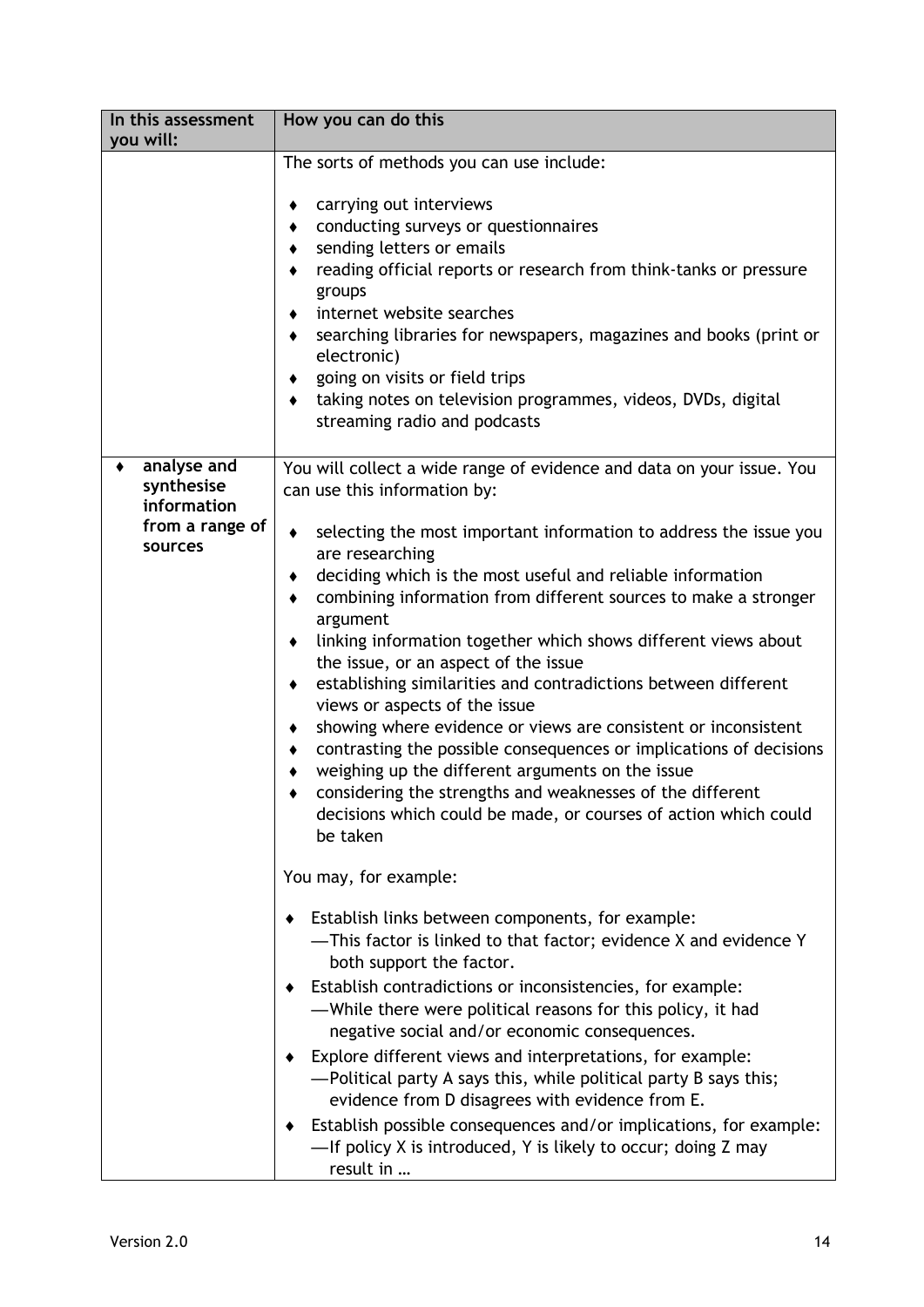| In this assessment<br>you will:                                | How you can do this                                                                                                                                                                                                                                                                                                                                                                                                  |
|----------------------------------------------------------------|----------------------------------------------------------------------------------------------------------------------------------------------------------------------------------------------------------------------------------------------------------------------------------------------------------------------------------------------------------------------------------------------------------------------|
|                                                                | After considering the information and different views, you should be<br>in a position to make a decision on the issue. You may end up making<br>a decision or recommending a course of action different from the one<br>you thought you might make. It is important that your decision or the<br>course of action you recommend is based on the evidence and shows<br>you considered alternative views and evidence. |
| evaluate the<br>usefulness and<br>reliability of a<br>range of | You must provide a clear evaluation, making a judgement about the<br>usefulness and reliability of at least two sources of evidence used in<br>making your decision.                                                                                                                                                                                                                                                 |
| sources of<br>information                                      | Examples of factors that affect how useful and reliable sources of<br>information you have used are:                                                                                                                                                                                                                                                                                                                 |
|                                                                | how up-to-date the information is                                                                                                                                                                                                                                                                                                                                                                                    |
|                                                                | the size of the sample in a survey<br>whether the source of the information is likely to be biased                                                                                                                                                                                                                                                                                                                   |
|                                                                | whether the data was collected over a period of time or as a<br>'one-off'                                                                                                                                                                                                                                                                                                                                            |
|                                                                | the extent of the expertise of the person being interviewed or<br>writing an article                                                                                                                                                                                                                                                                                                                                 |
|                                                                | Some information will be more useful than others, for example,<br>official data, or a survey which gathered a large sample of the<br>public's opinions on an issue over a period of time, may be more<br>reliable than the views gathered from one member of a particular<br>political party from an interview.                                                                                                      |
| reach a<br>decision on the                                     | Your decision may be in the form of:                                                                                                                                                                                                                                                                                                                                                                                 |
| issue studied                                                  | deciding to do something or to not do something<br>recommending a particular decision or course of action rather<br>than one or more alternatives<br>suggesting that a particular policy should be carried out                                                                                                                                                                                                       |
|                                                                | Any decision you make must be based on your evidence and must show<br>you have considered other options as well as your decision.                                                                                                                                                                                                                                                                                    |
|                                                                | You need to:                                                                                                                                                                                                                                                                                                                                                                                                         |
|                                                                | support your decision with detailed evidence<br>say why you prefer your decision over alternatives<br>evaluate the strengths or weaknesses or consequences of your<br>decision compared to other possible decisions                                                                                                                                                                                                  |
|                                                                | Any decision you make which is not supported by evidence and which<br>ignores other viewpoints will not gain any marks.                                                                                                                                                                                                                                                                                              |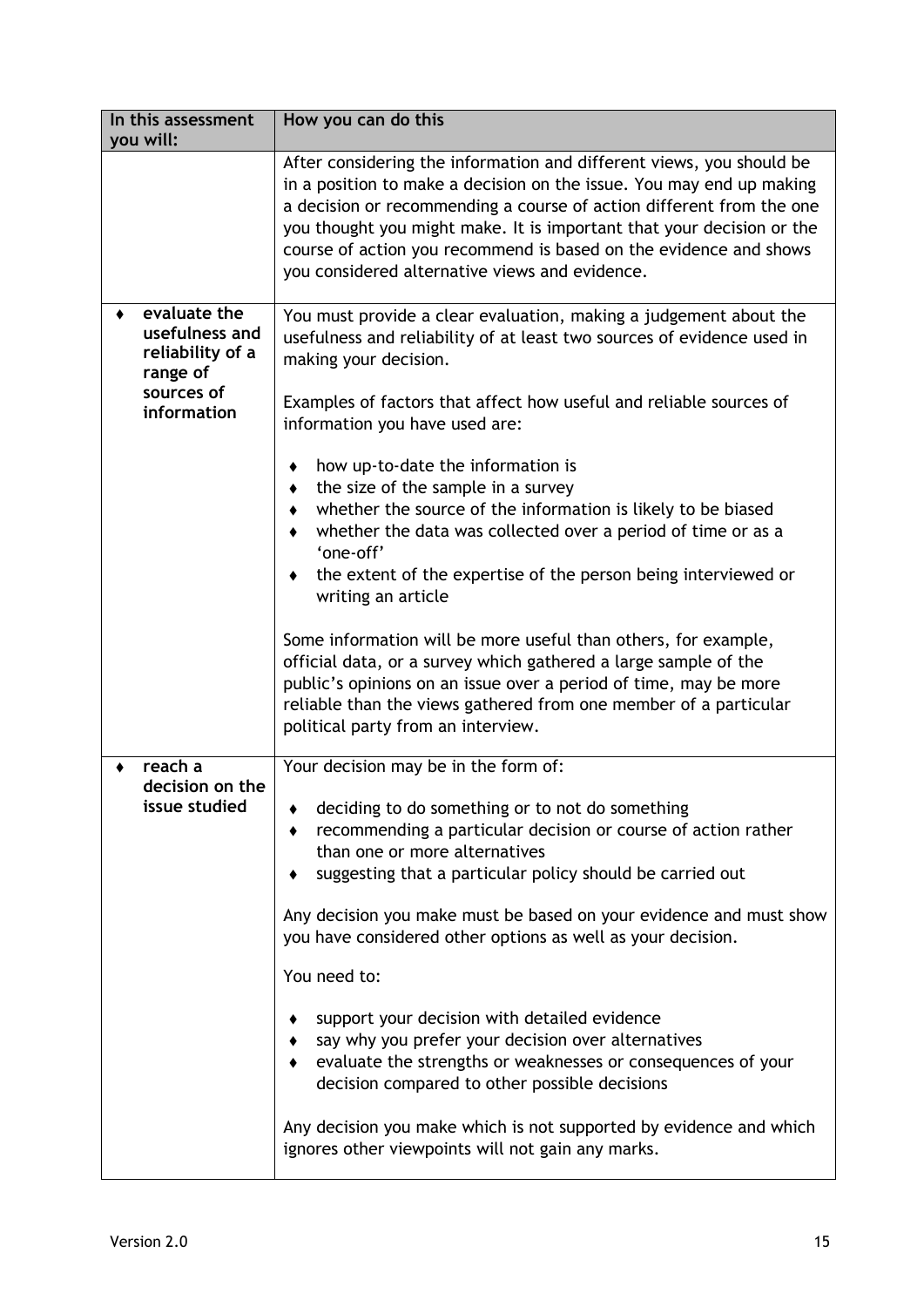| In this assessment<br>you will: |                                                                                                          | How you can do this                                                                                                                                                                                                                                                                                                                                                                                                                                                                                       |
|---------------------------------|----------------------------------------------------------------------------------------------------------|-----------------------------------------------------------------------------------------------------------------------------------------------------------------------------------------------------------------------------------------------------------------------------------------------------------------------------------------------------------------------------------------------------------------------------------------------------------------------------------------------------------|
|                                 | show detailed<br>knowledge and<br>understanding<br>of the issue to<br>support the<br>decision<br>reached | In your assignment report you must:<br>describe the background to the issue<br>explain the impact or significance of the issue, for example,<br>٠<br>political, social, economic, legal or international<br>explain the causes, consequences or implications of the issue, for<br>٠<br>example, political, social, economic, legal or international<br>explain different viewpoints on the issue<br>٠<br>explain the different decisions which could be made or courses of<br>action which could be taken |
|                                 | communicate<br>information<br>using the<br>conventions of<br>a report                                    | Your report should include:<br>a title<br>section headings breaking up the information, evidence, and<br>٠<br>arguments you are using into a clear and logical structure<br>references to the evidence you have used and, in particular, the<br>٠<br>sources on your research sheet<br>a formal style which refers to evidence rather than just your own<br>٠<br>opinions<br>language and terminology appropriate to the issue<br>٠<br>a clear statement of the decision you have reached                 |